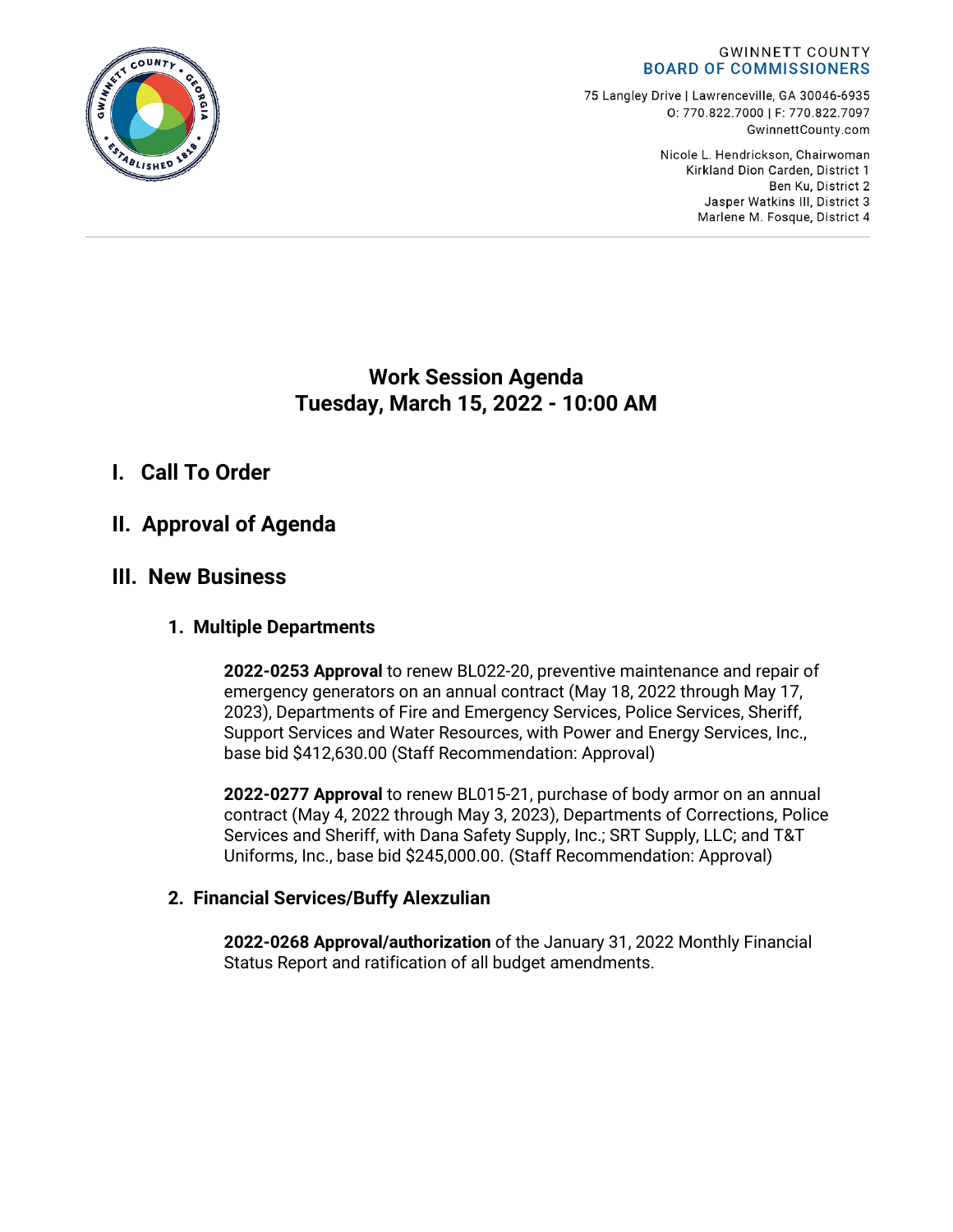### **III. New Business**

#### **3. Information Technology Services/Dorothy Parks**

**2022-0266 Approval** to renew RP022-18, ITS professional staffing resources on an annual contract (April 1, 2022 through March 31, 2023), per the attached recommendation letter, base amount \$9,689,363.00 (negotiated cost savings of approximately \$58,140.00). (Staff Recommendation: Approval)

**2022-0267 Approval** to renew BL025-21, purchase of Adobe software renewal subscriptions on an annual contract (May 5, 2022 through May 4, 2023), with Digital Information Services, LLC, base bid \$158,798.65. (Staff Recommendation: Approval)

**2022-0270 Approval** to renew OS014-21, provision of Oracle products, services, licenses and support on an annual contract (May 31, 2022 through May 30, 2023), with Mythics, Inc., using a competitively procured Region 4 National Intergovernmental Purchasing Alliance contract, base amount \$485,483.42. (Staff Recommendation: Approval)

#### **4. Law Department/Michael P. Ludwiczak**

**2022-0156 Approval/authorization** for Declaration of Taking Condemnation proceedings for the property of Woodchuck Management, LLC, Oasis at Home, Inc. d/b/a North Atlantic Fireplace, and First-Citizens Bank & Trust Company, consisting of 11,934.00 square feet of fee simple right of way, and 13,754.52 square feet of 12-month temporary demolition easement, Tax Parcel No. R6244 018, 950 South Peachtree Street, amount \$781,500.00. Subject to approval as to form by the Law Department. This project is funded by the 2017 SPLOST program.

**2022-0254 Approval/authorization** for Declaration of Taking Condemnation proceedings for the property of Harmony International, LLC, successor by conversion to Harmony International, Inc., and Nara Bank, N.A., consisting of 731.10 square feet of fee simple right of way, 1,070.84 square feet of permanent construction easement, and 784.08 square feet of 48-month temporary driveway easements, Tax Parcel No. R6244 086, 6399 Jimmy Carter Boulevard, amount \$357,100.00. Subject to approval as to form by the Law Department. This project is funded by the 2017 SPLOST program.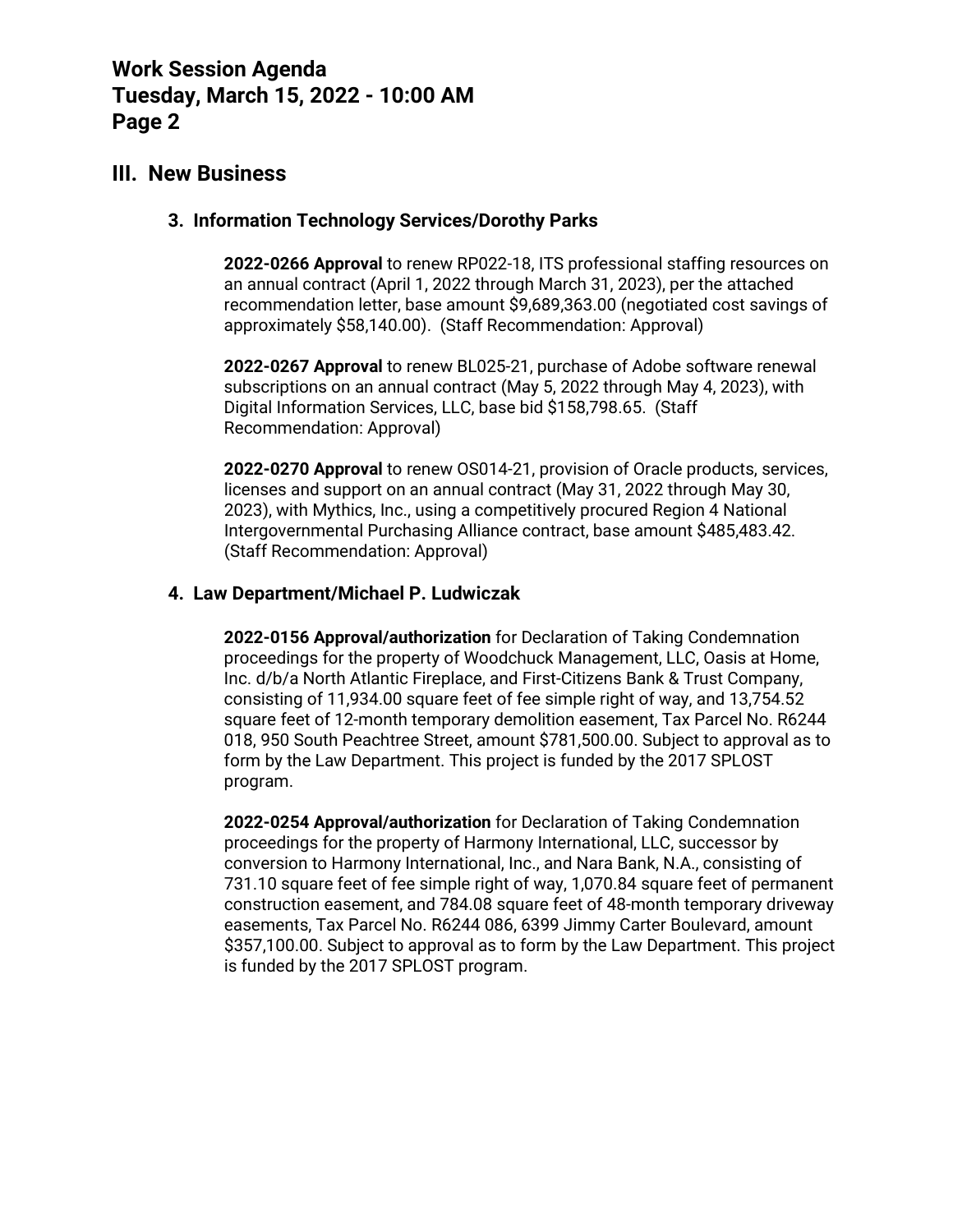### **III. New Business**

#### **4. Law Department/Michael P. Ludwiczak**

**2022-0255 Approval/authorization** for Declaration of Taking Condemnation proceedings for the property of Matthews Family Investments, LLC, Wells Fargo Bank, National Association, City National Bank of Florida, Prefoc Five Limited Partnership, and First States Investors 4000C, LLC, consisting of 2,162.33 square feet of fee simple right of way, 4,900.11 square feet of permanent construction easements, and 827.64 square feet of 48-month temporary driveway easements, Tax Parcel No. R6244 010C, 6155 Buford Highway, amount \$124,100.00. Subject to approval as to form by the Law Department. This project is funded by the 2017 SPLOST program.

**2022-0256 Approval/authorization** for Declaration of Taking Condemnation proceedings for the property of Cecilio A. Palacios, Silvia Palacios, and Peoples Bank and Trust, consisting of 20,107.22 square feet of fee simple right of way and 3,385.00 square feet of 48-month temporary driveway easement, Tax Parcel Nos. 7264 002 and 7264 003, 3018 North Bogan Road and 4379 Thompson Mill Road, amount \$304,300.00. Subject to approval as to form by the Law Department. This project is funded by the 2017 SPLOST program.

#### **5. Police Services/James D. McClure**

**2022-0252 Approval** to renew BL050-20, provision of helicopter inspection, maintenance and repair on an annual contract (May 23, 2022 through May 22, 2023), with Rotor Resources, LLC, base bid \$510,000.00. (Staff Recommendation: Approval)

**2022-0303 Approval** to apply for and accept, if awarded, a grant by the Georgia Emergency Management and Homeland Security Agency (GEMA/HS), in the amount of \$6,000.00. Funds will be used to purchase supplies and equipment, conduct health evaluations/screenings and grooming for the Explosive Detection K9's. The grant is 100% funded by GEMA/HS and does not require a County match. Approval/Authorization for the Chairwoman or designee to execute grant documents and all related documents. Subject to approval as to form by the Law Department. Contract to follow award.

**2022-0304 Approval** to apply for and accept, if awarded, a grant by the Georgia Emergency Management and Homeland Security Agency (GEMA/HS), in the amount of \$34,986.00. Funds will be used to procure supplies and equipment for the Hazardous Device Unit to build and enhance the community's capabilities in Homeland Security. The grant is 100% funded by GEMA/HS and does not require a County match. Approval/Authorization for the Chairwoman or designee to execute grant documents and all related documents. Subject to approval as to form by the Law Department. Contract to follow award.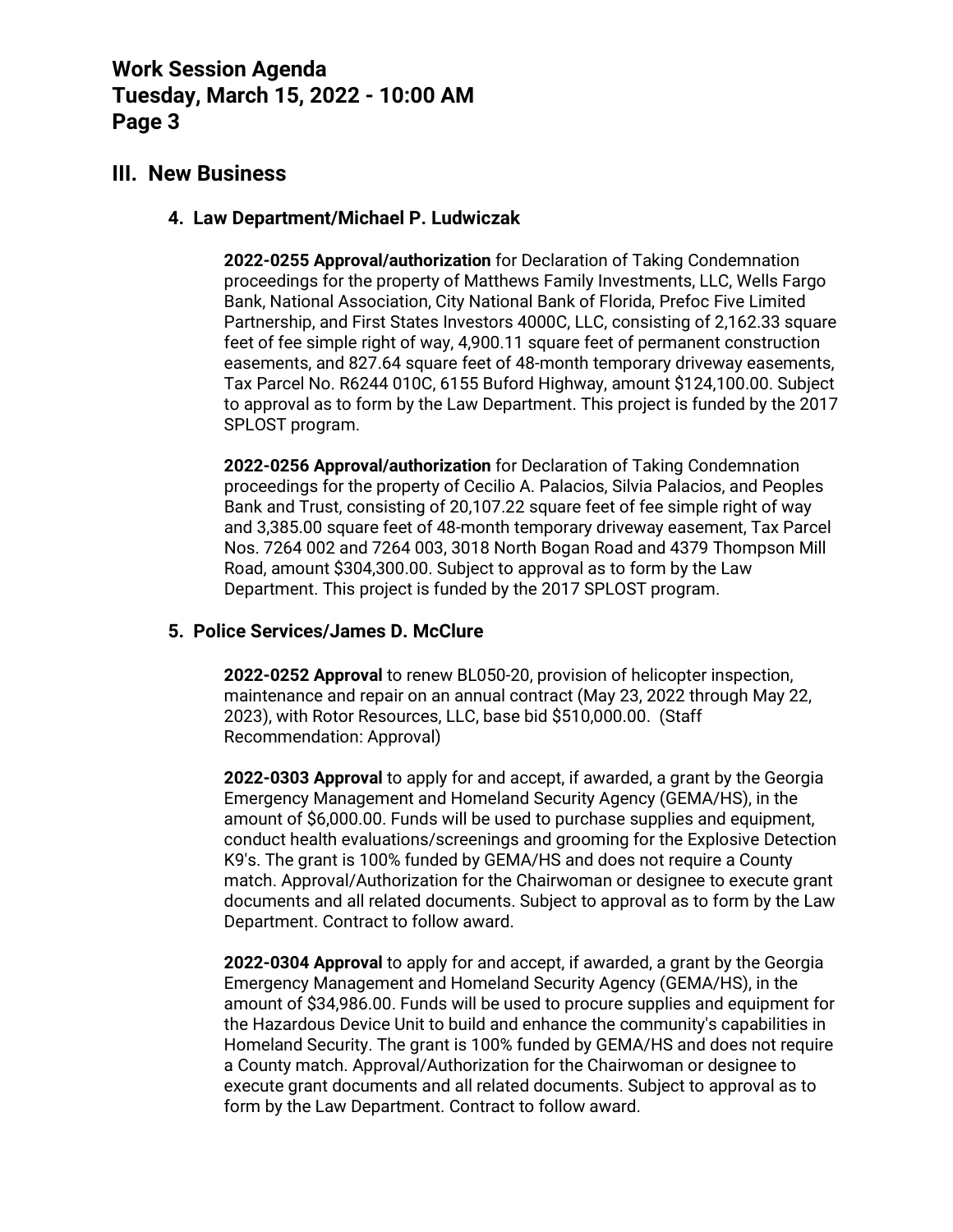### **III. New Business**

#### **6. Support Services/Angelia Parham**

**2022-0264 Award BL001-22**, Gwinnett County Animal Welfare crematory replacement project, to Multiplex, LLC, amount not to exceed \$260,000.00. Contract to follow award. Subject to approval as to form by the Law Department. (Staff Recommendation: Award)

**2022-0287 Award OS007-22**, purchase of furniture for the Gwinnett County Police Training Center expansion project, per the attached recommendation letter, using a competitively procured State of Georgia contract, \$317,683.28. (Staff Recommendation: Award)

**2022-0317 Award OS010-22**, provision of a turnkey on-site vehicle and equipment maintenance parts operation on an annual contract (April 1, 2022 through March 31, 2023), to Genuine Parts Company d/b/a NAPA Auto Parts, using a competitively procured State of Georgia contract, base amount \$6,000,000.00. Contract to follow award. Subject to approval as to form by the Law Department. (Staff Recommendation: Award)

#### **7. Transportation/Lewis Cooksey**

**2022-0285 Award BL012-22**, resurfacing of County roads on a term contract, to E.R. Snell Contractor, Inc., base bid \$28,105,715.00. Contract to follow award. Subject to approval as to form by the Law Department. This contract is funded 75% by the 2017 SPLOST program and 25% by the Georgia Department of Transportation (GDOT). (Staff Recommendation: Award)

**2022-0316 Approval** to renew BL007-20, purchase of hot asphaltic mix on an annual contract (March 15, 2022 through March 14, 2023), with E.R. Snell Contractor, Inc.; Metro Materials, Inc.; and Pittman Construction Company, base bid \$300,000.00. (Staff Recommendation: Approval)

**2022-0251 Approval** of incorporation of Lake Lanier Heights Road into the Gwinnett County Speed Hump Program. Total estimated cost is \$29,638.05. This project is funded by the 2017 SPLOST Program. Subject to approval as to form by the Law Department. (Staff Recommendation: Approval)

**2022-0262 Approval** of incorporation of Lake Drive into the Gwinnett County Speed Hump Program. Total estimated cost is \$39,444.12. This project is funded by the 2017 SPLOST Program. Subject to approval as to form by the Law Department. (Staff Recommendation: Approval)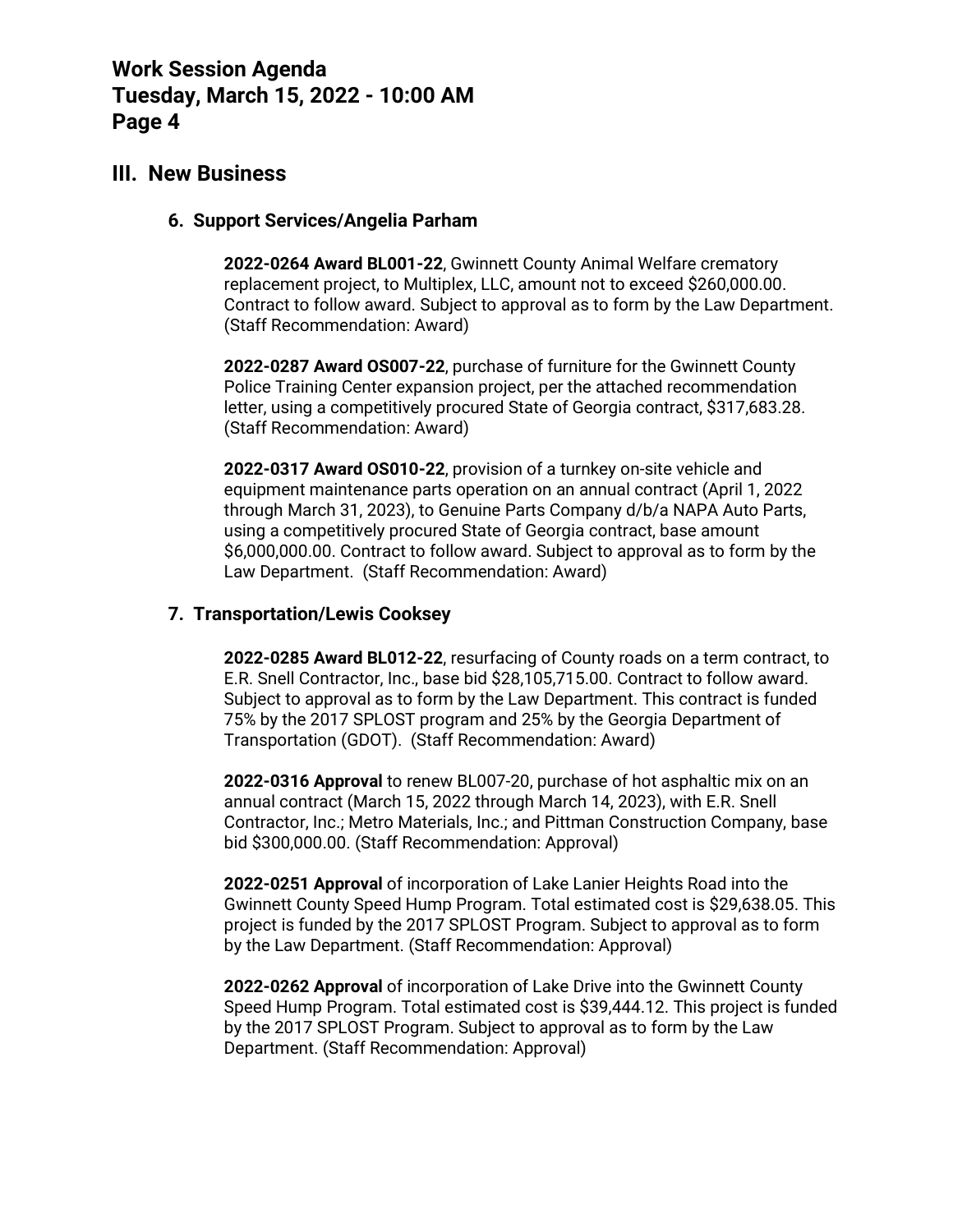### **III. New Business**

#### **7. Transportation/Lewis Cooksey**

**2022-0257 Approval** for a determination by the Board of Commissioners that special conditions exist within the area of McCord Livsey Road, as to the health, safety and welfare of the persons or properties within said area, that may justify the creation of a Special Assessment District to provide speed humps, and for direction to the Department of Transportation to prepare a recommendation and proceed with a public hearing for the incorporation of McCord Livsey Road into the Gwinnett County Speed Hump Program. Subject to approval as to form by the Law Department. (Staff Recommendation: Approval)

**2022-0259 Approval** to declare the Gwinnett County Transit Compressed Natural Gas Fueling Facility (Asset # 301542-0 & 301542-1), located at 2880 Remington Park Court, Norcross, Georgia, as surplus/salvage, to be disposed of in accordance with the Gwinnett County Code of Ordinances. (Staff Recommendation: Approval)

**2022-0261 Approval/authorization** for the Chairwoman to execute an Intergovernmental Agreement with the City of Lilburn regarding Maintenance of Wayfinding Signage. The City will be responsible for all costs associated with the installation and maintenance of this project. There will be no cost to the County. Subject to approval as to form by the Law Department. (Staff Recommendation: Approval)

**2022-0286 Award OS006-22**, purchase of fourteen (14) paratransit and microtransit vehicles, to Creative Bus Sales, using a competitively procured State of Georgia contract, \$2,268,593.60. This project is funded 80% by the Federal Transit Administration (FTA). (Staff Recommendation: Award) (Transit Advisory Board Approved on January 5, 2022, Vote 4-0.)

**2022-0318 Approval/authorization** for the Chairwoman to execute a Purchase and Sale Agreement with William E. Abrams IV, on the Sugarloaf Parkway Extension Phase II project, including authority to execute any and all related documents necessary to consummate the transaction. This agreement involves the purchase of 2.50 acres of fee simple right of way at a cost of \$1,500,000.00. Subject to approval as to form by the Law Department. This agreement is funded by the 2014 SPLOST Program. (Staff Recommendation: Approval)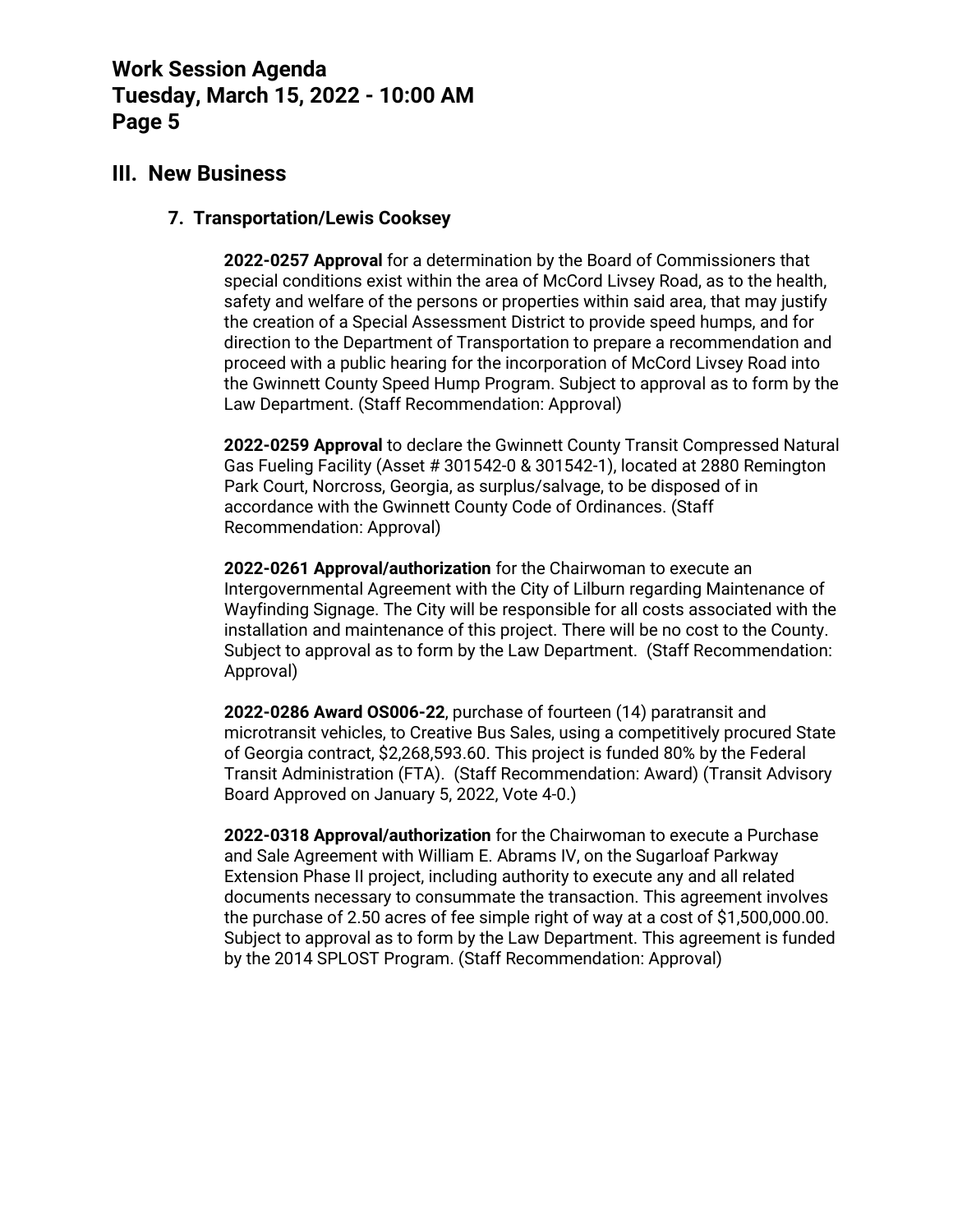#### **III. New Business**

#### **8. Water Resources/Tyler Richards**

**2022-0263 Award BL133-21**, Upper North Zone pressure sustaining valve and vault project, to Anderson Grading and Pipeline, LLC, amount not to exceed \$158,196.00. Contract to follow award. Subject to approval as to form by the Law Department. (Staff Recommendation: Award)

**2022-0284 Award BL013-22**, construction of the F. Wayne Hill Water Resources Center and Water Innovation Center fire flow, to Universal Underground Utility Contractors, Inc., amount not to exceed \$716,754.00. Contract to follow award. Subject to approval as to form by the Law Department. (Staff Recommendation: Award) (Water and Sewerage Authority Approved on March 7, 2022, Vote 3-0.)

**2022-0307 Award OS005-22**, products and services for JDV equipment on an annual contract (March 15, 2022 through March 14, 2023), to Cornerstone H2O, LLC, base amount \$450,000.00. (Staff Recommendation: Award)

**2022-0310 Award BL007-22**, Rakestraw Street and Webb Drive water main replacement, to The Dickerson Group, Inc., amount not to exceed \$260,945.00. Contract to follow award. Subject to approval as to form by the Law Department. (Staff Recommendation: Award)

**2022-0312 Award OS004-22**, maintenance of Watson-Marlow/Bredel pumps and control panels on an annual contract (April 19, 2022 through April 18, 2023), to Eco-Tech, Inc., base amount \$250,000.00. (Staff Recommendation: Award)

**2022-0313 Award BL024-22**, provision of mowing and grounds maintenance services at various Department of Water Resources facilities on a term contract (March 15, 2022 through November 7, 2022), to Yellowstone Landscape-Southeast, LLC, base bid \$218,304.00. (Staff Recommendation: Award)

**2022-0249 Approval** of Change Order No. 2 to RP001-20 The Water Tower Global Innovation Hub - Phase 1 with Reeves Young, LLC, extending the contract completion time by seventy two (72) days. Subject to approval as to form by the Law department. (Staff Recommendation: Approval) (Water and Sewerage Authority Approved on March 7, 2022, Vote 3-0.)